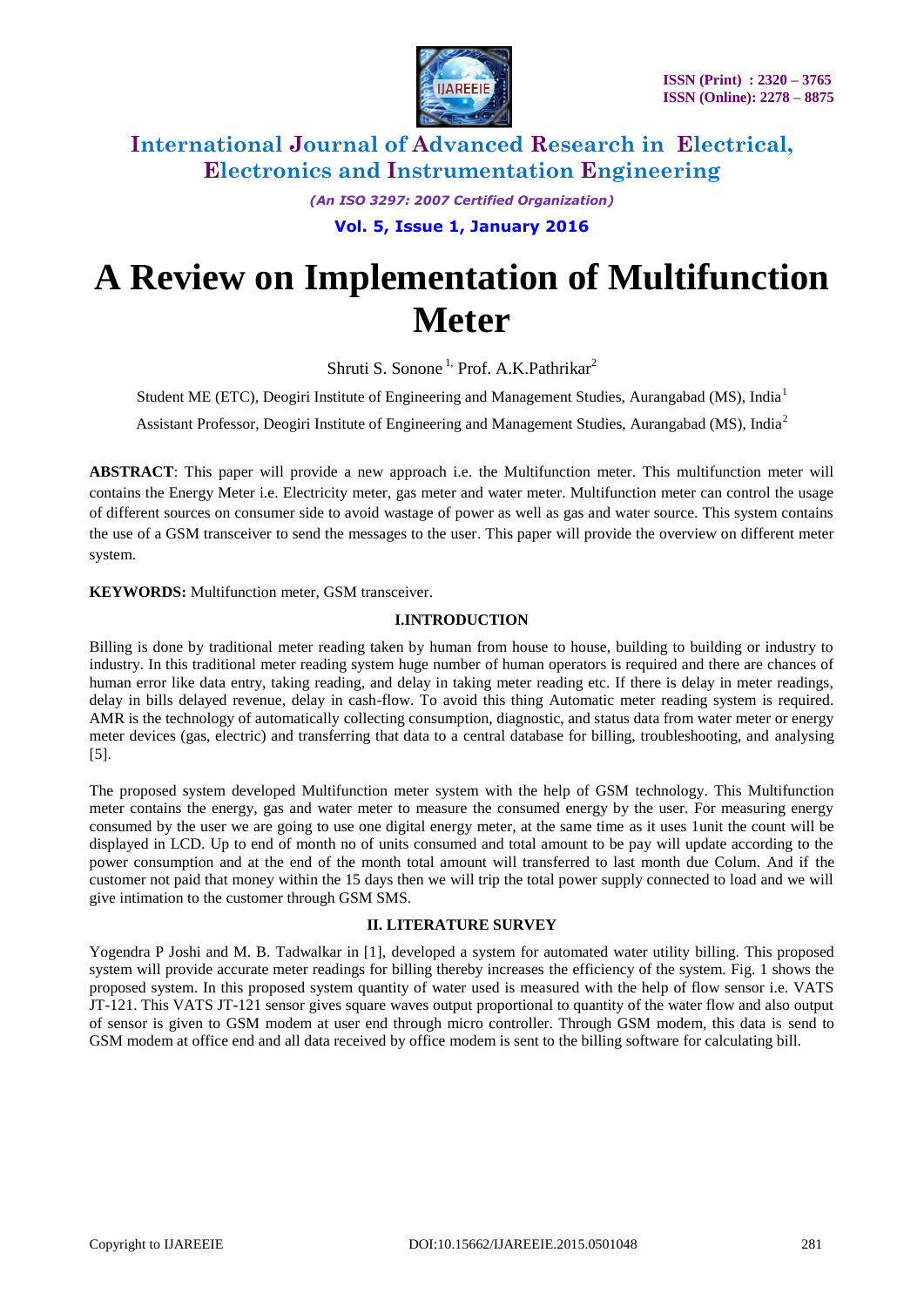

*(An ISO 3297: 2007 Certified Organization)*

### **Vol. 5, Issue 1, January 2016**



Fig. 1 Block diagram of GSM based automatic water meter reading system [1].

Immanuel J., Parvathi C. S., L. Shrimanth Sudheer, and P. Bhaskar in [2], presents the design and implementation liquid level control system. This proposed system contains MATLAB graphical user interface (GUI) based fuzzy and integrated fuzzy logic controllers (IFLC) for controlling liquid level. To design fuzzy logic controller the fuzzy tool box in MATLAB was used. ADDA board is interfaced to PC through PCI DIOT card to acquire signals from sensor and send control output to the actuator. Fig. 2 shows block diagram of MATLAB-GUI based liquid level control system.



Fig. 2 Block diagram of MATLAB-GUI based liquid level control system [2].

The GUI designed for real-time mode operation and MATLAB/SIMULINK software is used for Simulation models or to simulation study of PIDC, FLC and IFLC. The liquid level is acquired by PC and displayed on GUI and user take the control action, which is sent to the control valve to maintain the liquid level at desired set point. The proposed GUI not only compares the simulation and real-time results of PIDC, FLC, and IFLC controllers but also allows user to test and tune the controller of interest. As shown in the Fig. 2 the ADDA board is interfaced to PC through PCI DIOT card to acquire signals from sensor and send control output to the actuator i.e. GUI system compares signals and take the control action which sent the command to control valve to maintain the liquid level at desired set point.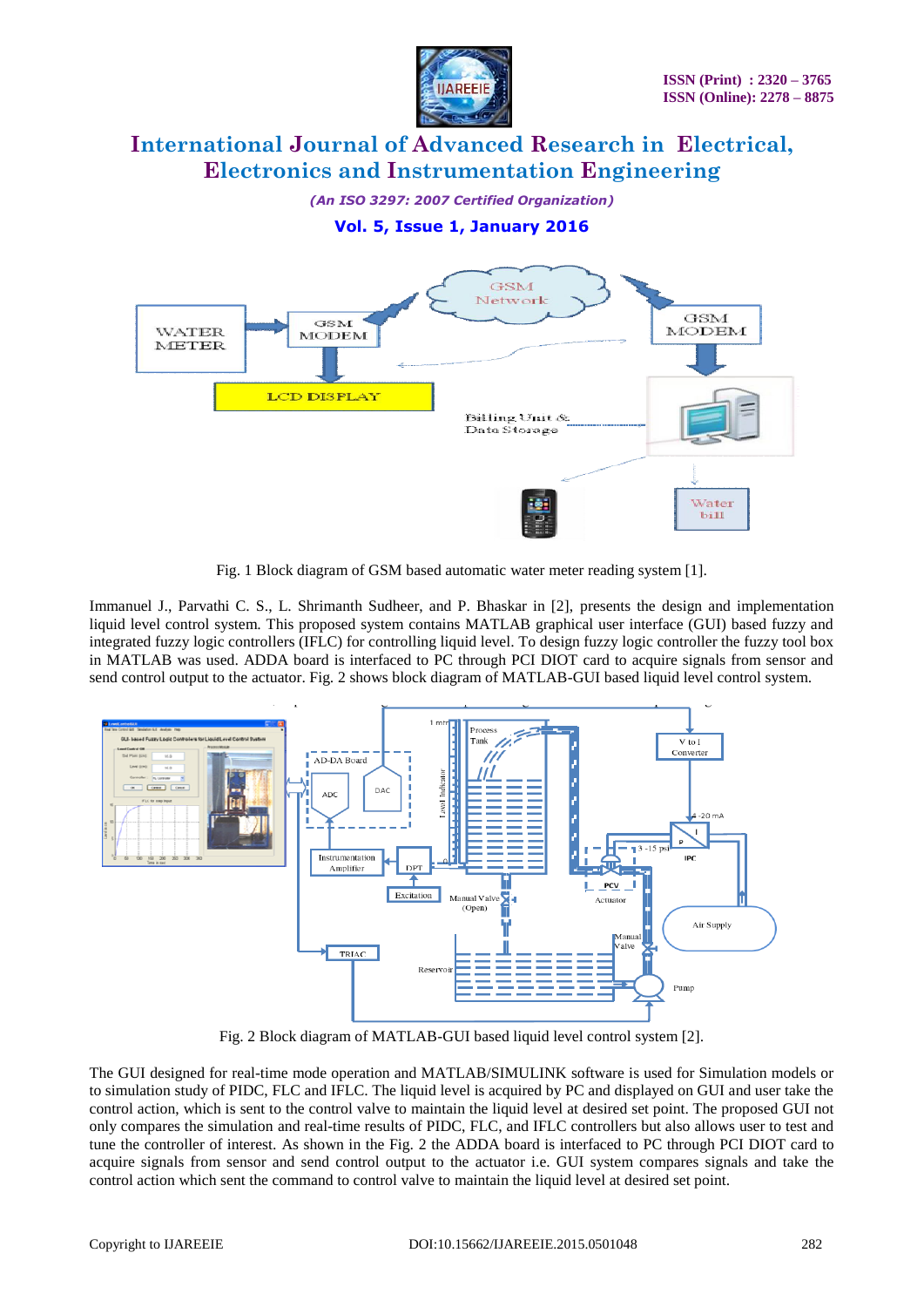

*(An ISO 3297: 2007 Certified Organization)*

### **Vol. 5, Issue 1, January 2016**

Md. Liakot Ali et al. [3], developed a prototype of contactless smart card based prepaid gas meter system. This proposed system tested successfully and demonstrated to different utility companies; also it is more secured, user friendly and consumes lower power. In this proposed design a G1.6 diaphragm meter is used as a base meter. Base meter and proposed system is attached together. Proposed system's electronic circuit gets pulse from the base meter through magnetic reed switches.

Fig. 4 illustrate the block diagram of proposed system i.e. gas meter. As shown in the figure 4 MCU is nothing but the control unit. This MCU design contains ATMEGA64A, a high-performance; low power Atmel 8-bit AVR RISC-based microcontroller combines 64KB ISP flash memory with read-while-write capabilities, 2KB EEPROM, 4KB SRAM (Atmel 2013). To detect voltage up and down a voltage level detector module is implemented. If the voltage level goes down below the tolerable voltage range to run the whole circuit board perfectly, MCU saves all information to EEPROM, close the valve and shut down normal operation. The smart card reader module is used to communicate with contactless smart card which uses UART protocol to connect with MCU.



Fig. 3 Block diagram of gas meter hardware design [3].

Harshada Navale and Prof. B.V.Pawar in [4], proposed ARM based Gas monitor system. The aim of this system is to provide liquid petroleum gas (LPG) leakage to avoid fire accidents and hazardous condition providing house safety feature. The proposed system provides new approach to monitor and detect the leakage of LPG gas is simulated a developed which detects the leakage of gas in the air and if it exceeds safety level then it activates the buzzer and sends the SMS to the specified numbers by using GSM. Fig. 4 shows the proposed system architecture. The methodology of the proposed system is mainly divided into the three steps: first step MQ6 gas sensor i.e. MQ6 sensor sense the gas leakage of the system, in second step ARM microcontroller i.e. LPC2148 microcontroller receives the signal which has been send by the gas sensor after that microcontroller sends the activation signal to the external attached devices, in final step many task operations will be performed like buzzer, sprinkler, exhaust fan and activation of GSM which sends the SMS to the user numbers.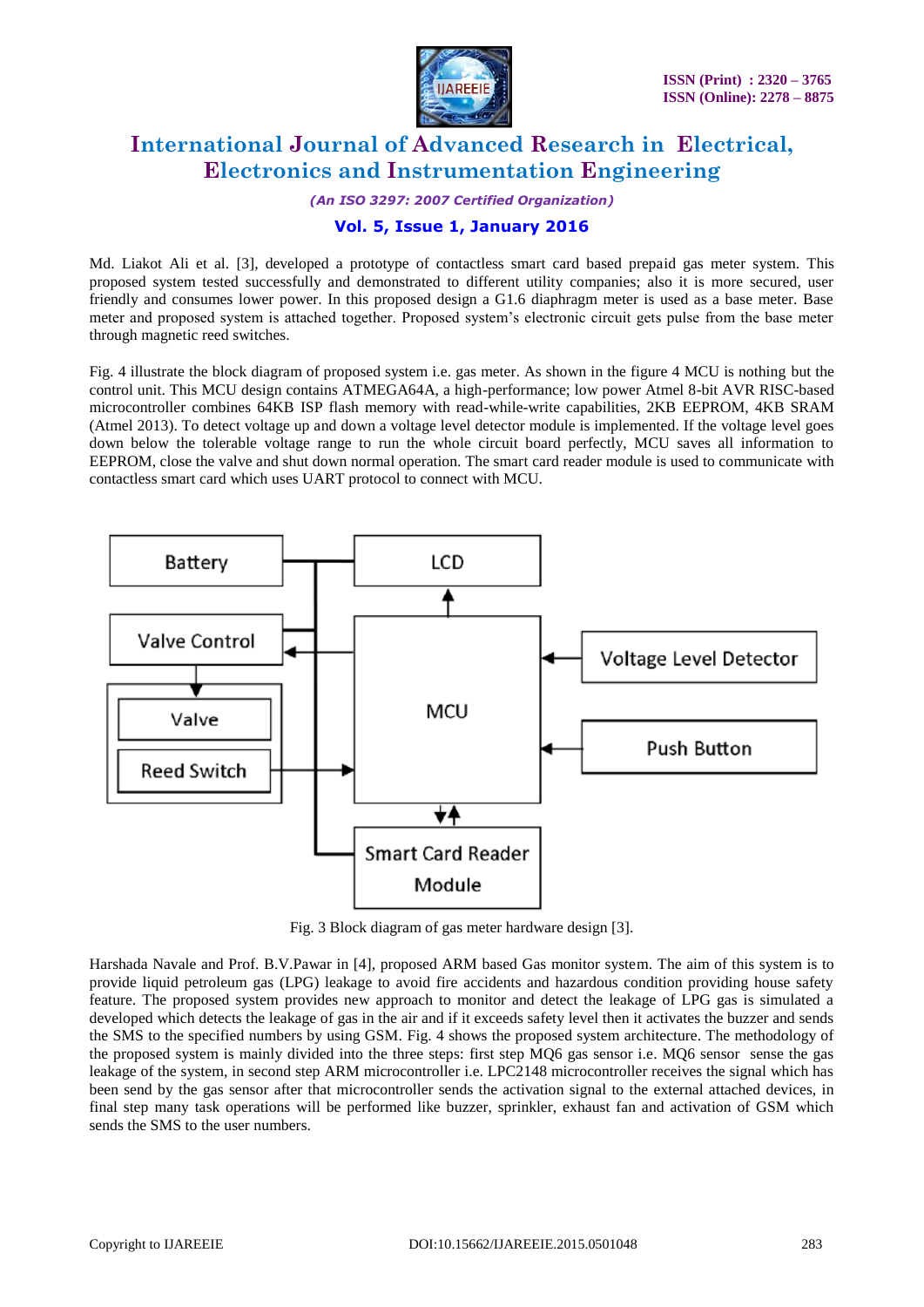

*(An ISO 3297: 2007 Certified Organization)*

### **Vol. 5, Issue 1, January 2016**



Fig. 4 System Block Diagram [4].

Manisha V. Shinde and Pradip W. Kulkarni in [5], developed automatic ENERGY METER READING SYSTEM. Fig. 5A, B shows the proposed system architecture.



### Fig. 5A User side [5].



Figure 5A Sever side [5].

In this proposed system camera C238R is place in front of energy meter of each house to capture image. After that captured image is transferred to server wirelessly by using ZIGBEE. This image is transferred to PC through ZigBee using ARM LPC2138 as interfacing device. MATLAB is used to extract separate digits of the meter reading from meter image. These digits are correlated with real numbers by using pre-processing such as RGB to grey, B/W image & then each digits are segmented. Theses real numbers or reading is the current meter reading. Now to calculate bill previous reading is subtracted from this reading and multiplied with tariff.